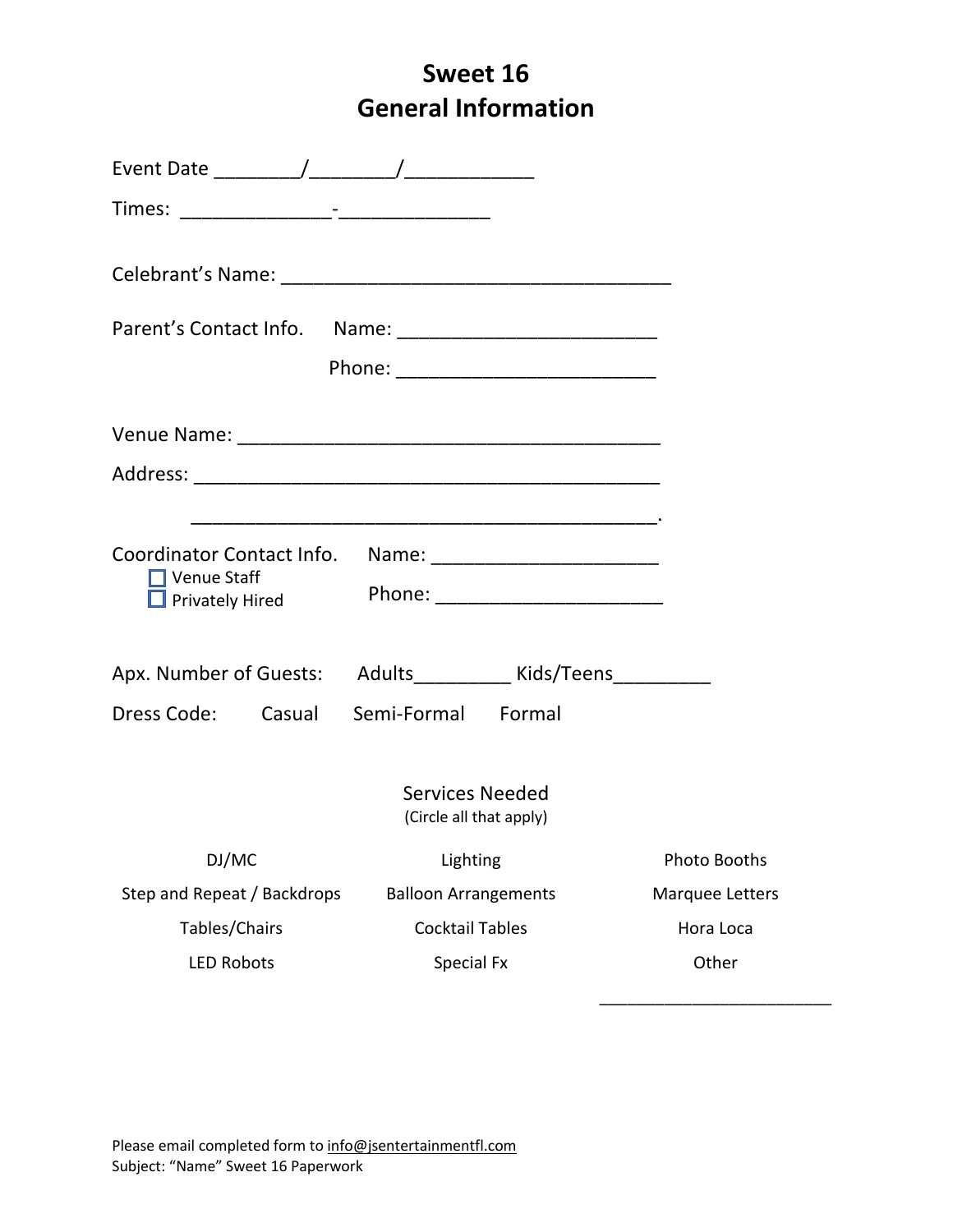## **Timeline**

|        | AM/PM GUESTS ARRIVE                                                                                                                                                                                                            |                                                                                                                                                                      |         |      |
|--------|--------------------------------------------------------------------------------------------------------------------------------------------------------------------------------------------------------------------------------|----------------------------------------------------------------------------------------------------------------------------------------------------------------------|---------|------|
|        |                                                                                                                                                                                                                                | What type of music would you like played as guests are arriving?<br>Circle all that apply                                                                            |         |      |
| Pop    |                                                                                                                                                                                                                                | Top 40s Hip-Hop Latin Pop                                                                                                                                            | Country | Rock |
| Salsa  |                                                                                                                                                                                                                                | Merengue Reggaeton Cumbia Dancehall                                                                                                                                  |         | Soca |
| Reggae |                                                                                                                                                                                                                                | Classical Jazz Instrumental Other                                                                                                                                    |         |      |
|        | AM/PM GRAND ENTRANCE                                                                                                                                                                                                           |                                                                                                                                                                      |         |      |
|        |                                                                                                                                                                                                                                |                                                                                                                                                                      |         |      |
|        |                                                                                                                                                                                                                                | How would you like us to introduce the celebrant? ______________________________<br>Will the celebrant be accompanied by anybody? __________________________________ |         |      |
|        | AM/PM PARENT DANCES                                                                                                                                                                                                            |                                                                                                                                                                      |         |      |
|        | Father/Daughter Dance? Yes No                                                                                                                                                                                                  |                                                                                                                                                                      |         |      |
|        | Song: the contract of the contract of the contract of the contract of the contract of the contract of the contract of the contract of the contract of the contract of the contract of the contract of the contract of the cont |                                                                                                                                                                      |         |      |
|        |                                                                                                                                                                                                                                |                                                                                                                                                                      |         |      |
|        |                                                                                                                                                                                                                                |                                                                                                                                                                      |         |      |
|        |                                                                                                                                                                                                                                |                                                                                                                                                                      |         |      |
|        |                                                                                                                                                                                                                                |                                                                                                                                                                      |         |      |

Please email completed form to info@jsentertainmentfl.com Subject: "Name" Sweet 16 Paperwork